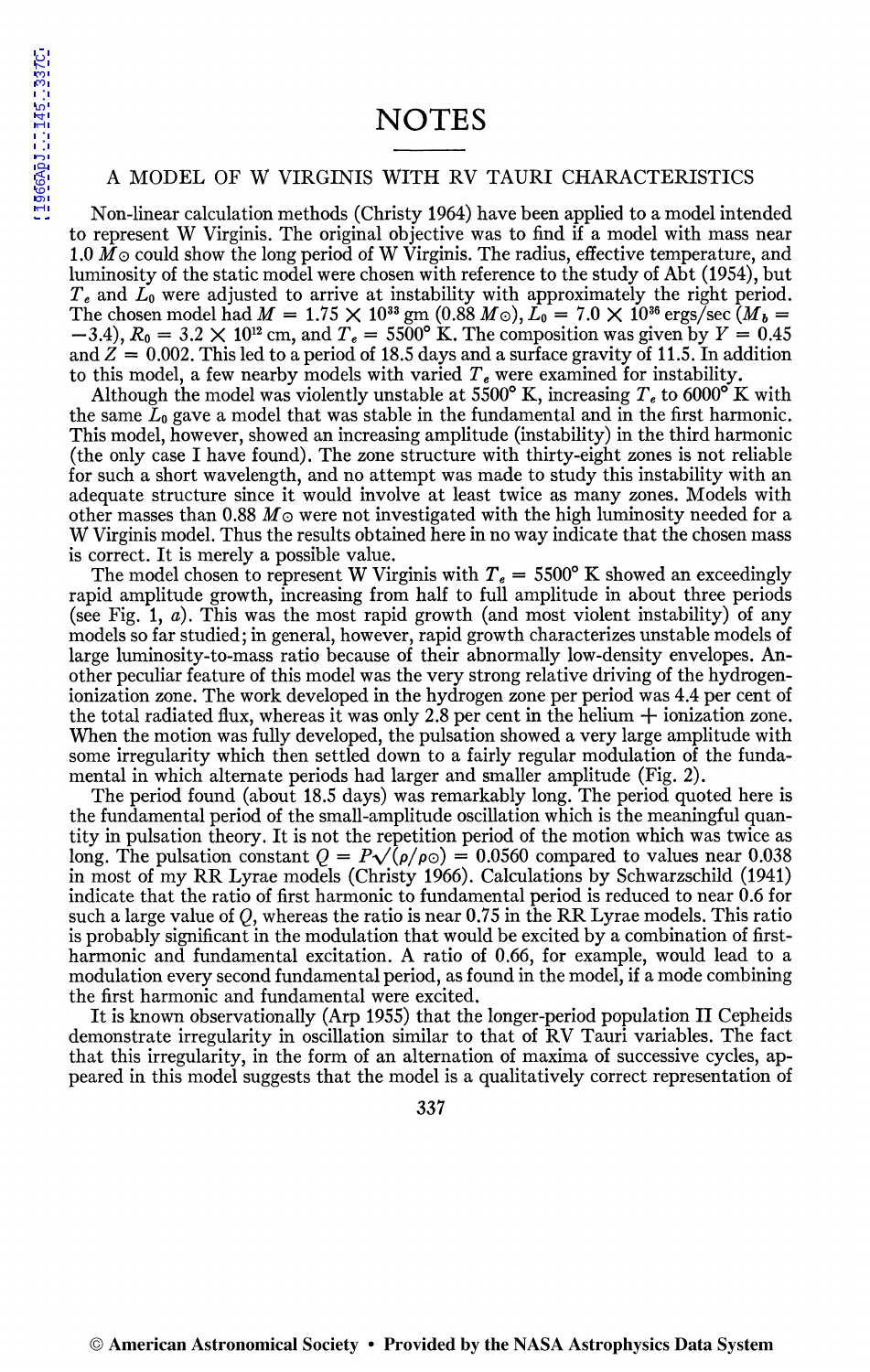

FIG. 1. $-(a)$  Initial growth of the motion in the calculated model, shown by the radius of mass zone 34; (b) ultimate behavior of the radii of the outer mass zones, showing the ejection of zone 38.



FIG. 2.-Final behavior of the luminosity, showing the alternation of successive periods